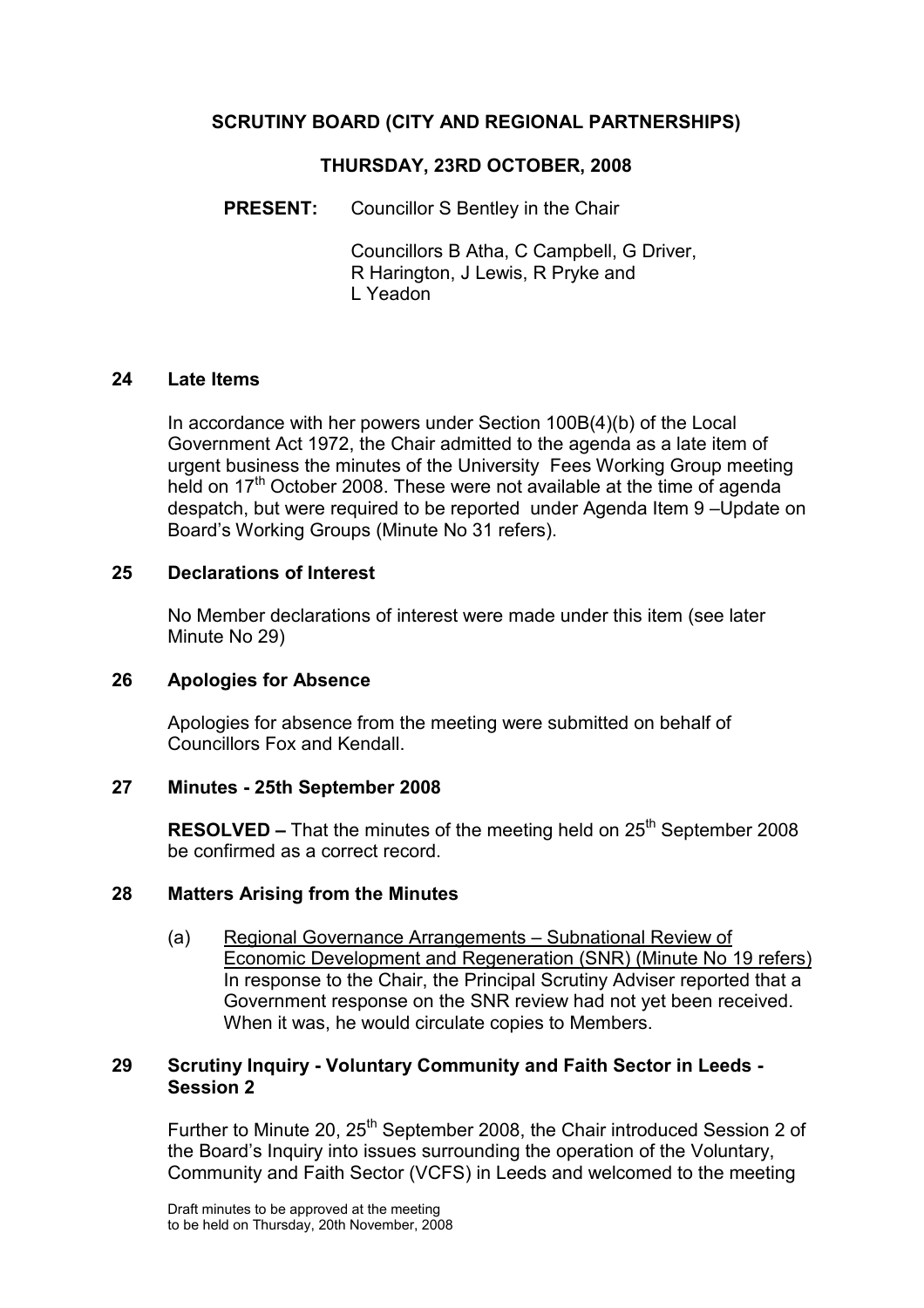the following witnesses, who gave presentations on the work of their organisations and responded to Members' queries and comments on various issues, including the Council's interaction with the VCFS in Leeds:-

Lisa Wright, Director, Leeds VOICE Louise Megson, Chief Executive, St Luke's CARES Judith Hickman, Operations Manager and Richard Lancaster, Priority Neighbourhood Worker, South Leeds Health for All.

In brief summary, the main issues arising during the discussion were:-

- The invaluable work done across the City by VCFS organisations, over 3,000 of which were affiliated to Leeds VOICE;
- The professionalism of those VCFS organisations and the immense involvement of local volunteers in them;
- The marked move in recent years away from a 'grants culture' to a service commissioning and outcomes-based system, with local VCFS organisations recognised and acknowledged as vital partners in a wide range of complex and comprehensive service provision, including the planning and implementation of those services;
- The good relationship which already existed between the Council and VCFS in Leeds, and the valuable support already provided by the Council;
- That in spite of this good relationship and partnership working, there was still more which could be done to break down obstacles and to assist VCFS organisations;
- Although some Council services were already fully engaged and had recognised the value of involving VCFS at an initial state (example Children's Services Commissioning Board), there were other areas, where the VCFS were not involved, or where the degree of involvement and communication were minimal (examples community safety and housing);
- Sustainability of VCFS organisations and projects was raised. VCFS organisations were highly vulnerable to financial variables, even the most professional of them. The Council funding projects for only a period of 12 months was a concern. By the time the project was established and staff recruited and trained, in reality you only got six months useful output from that project. The Council needed to look to 3-5 year funding schemes, with properly thought out and executed exit strategies, and other initiatives such as 'Trusted Partner Status' for certain VCFS organisations which had proved their worth;
- Application processes for access to Council funding needed to be proportionate, and the Council also needed to provide more advice and support for local VCFS organisations wishing to apply;
- The 'Compact for Leeds' provided a useful framework document to outline the respective roles of the Council and the VCFS and the expectations of each relative to the other. All partner organisations could self-assess awareness and compliance with the Compact Codes of Conduct;
- A gap was identified in terms of service provision for 8-13 year olds and this was where consultation with local VCFS organisations was vital, to identify local needs and solutions;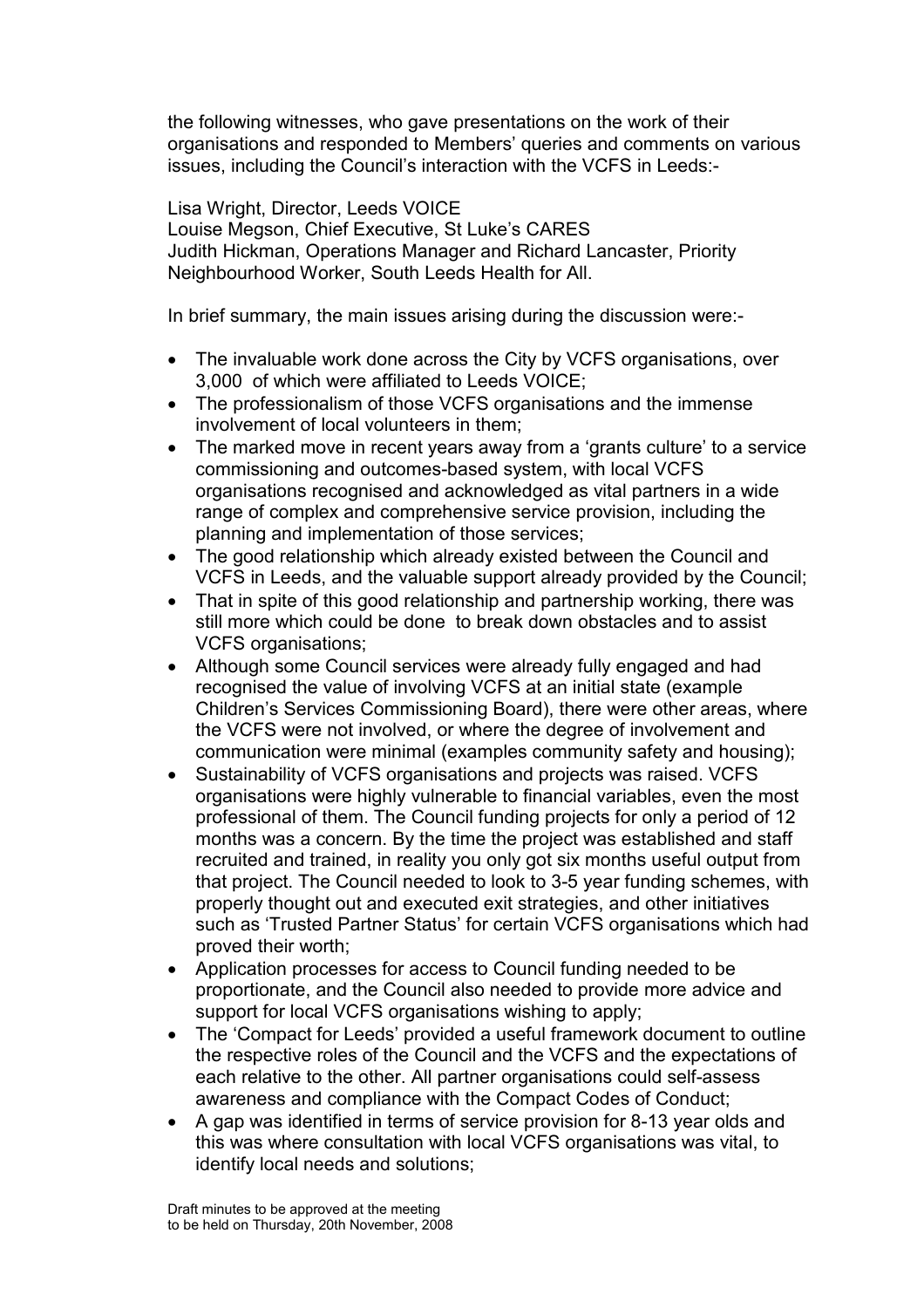- The national influence of third sector funding;
- The role which Area Committees could play in improving and enhancing links with local VCFS organisations, by promoting initiatives such as the Extended Schools programme, for example;
- A possible visit by Board Members to the Smoothie Bar, established by St Luke's CARES, was suggested, the Principal Scrutiny Adviser to canvass Members:
- The Principal Scrutiny Adviser also undertook to circulate copies of the presentations made to today's meeting, if the witnesses supplied him with an electronic copy;
- It was agreed that the Board should have another evidence-gathering session, involving witnesses representing a faith group and the voluntary sector. It was felt that perhaps a visit to one of their premises by a small Working Group of Board Members might be the most appropriate way to conduct this session, and again, the Principal Scrutiny Adviser undertook to canvass for interested Members.

## RESOLVED –

- (a) That the presentations be received and noted, and the witnesses be thanked for attending and the manner in which they responded to Members' queries and comments;
- (b) That the points raised be included in the draft Inquiry report to be submitted to the Board later in the municipal year;
- (c) That the Principal Scrutiny Adviser be requested to pursue the followup actions identified above, and to liaise with Members accordingly
- (NB: 1 Councillor Driver declared a personal interest in this item in his capacity as a Director / Trustee of Leeds Groundwork Trust;
	- 2 Councillor Atha left the meeting at 10.45 am, during the consideration of this item, and Councillors Campbell and Driver left the meeting at 11.45 am at the conclusion of this item)

#### 30 Scrutiny Inquiry - Inquiry into Skills- Session 1

Further to Minute No 21, 25<sup>th</sup> September 2008, the Chair introduced Session 1 of the Board's Skills Inquiry, and welcomed to the meeting the following witnesses, who set the scene in terms of the Leeds Strategic Plan, the Local Area Agreement, the Leeds City Region Multi-Area Agreement and the current review of Further Education in Leeds:-

Martin Dean, Deputy Director, Leeds Initiative James Flanagan, Project Manager ( Regional Policy) Jane Stageman, Senior Policy Manager, Planning, Policy and Improvement Dylan Griffiths, Policy Manager, Planning, Policy and Improvement

In brief summary, the main issues arising during the discussion were:-

• The demise of Learning and Skills Councils from 2010. The future arrangements were in development, but were likely to involve a Young People's Learning Agency for 14 -19 funding, a Skills Funding Agency for

Draft minutes to be approved at the meeting to be held on Thursday, 20th November, 2008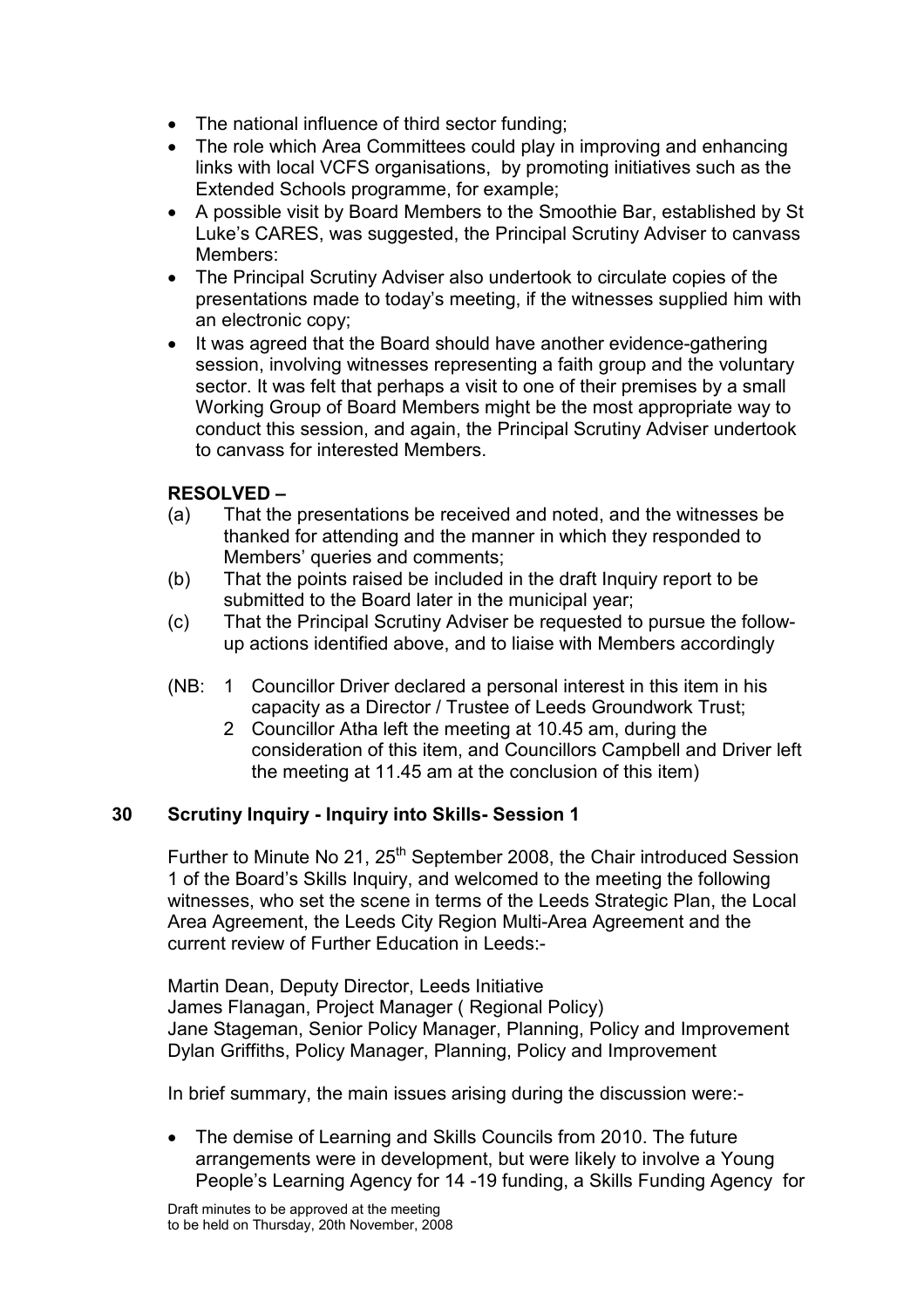19+ funding and a national apprenticeship agency. The new arrangements might involve clusters of neighbouring authorities and FE colleges;

- The ambitious improvement targets contained in the Leeds Strategic Plan, based on the ambitions of the Leitch review, and the part which the evolving economic situation might play in terms of revising targets and the higher level skills plan;
- The need to ensure links between wider skills issues and specific proposals for higher level skills under the City Region initiative;
- The need for local consultation and input, at Ward level, to tap into local knowledge and concerns and to ensure that 'solutions' were not imposed which were unrealistic and unachievable.

RESOLVED – That the report of the Assistant Chief Officer (Planning, Policy and Improvement) be received and noted by way of an introduction to the Board's Inquiry, and the Board proceed with Session 2 on 20<sup>th</sup> November, as proposed in the timetable.

(NB: Councillor Yeadon left the meeting at 12.00 noon during the consideration of this item)

# 31 Progress Report on the Board's Working Groups

The Head of Scrutiny and Member Development submitted a report outlining the proceedings at recent meetings of the Board's Working Groups on Small Businesses (7.10.08) and University Fees (17.10.08). A minor amendment was agreed in respect of the University Fees Working Group meeting held on  $17<sup>th</sup>$  October 2008 to delete the word 'excellent' from the final bullet point in Paragraph 4.1.

#### RESOLVED –

- (a) That the minutes of the above Working Group meetings be received and the recommendations contained therein be approved;
- (b) That in respect of the proposed actions identified at Paragraph 5.1 of the University Fees Working Group, 17<sup>th</sup> October, the Principal Scrutiny Adviser prepare draft statements for proposed approval at the next Board meeting on 20<sup>th</sup> November.

#### 32 Work Programme

The Head of Scrutiny and Member Development submitted the Board's work programme, updated to reflect decisions taken at previous meetings, together with a relevant extract from the Council's Forward Plan of Key Decisions for the period 1<sup>st</sup> October 2008 to 31<sup>st</sup> January 2009 and the minutes of the Executive Board meeting held on  $8<sup>th</sup>$  October 2008.

RESOLVED –That subject to any changes necessary as a result of today's meeting, the work programme be received and approved.

#### 33 Date and Time of Next Meeting